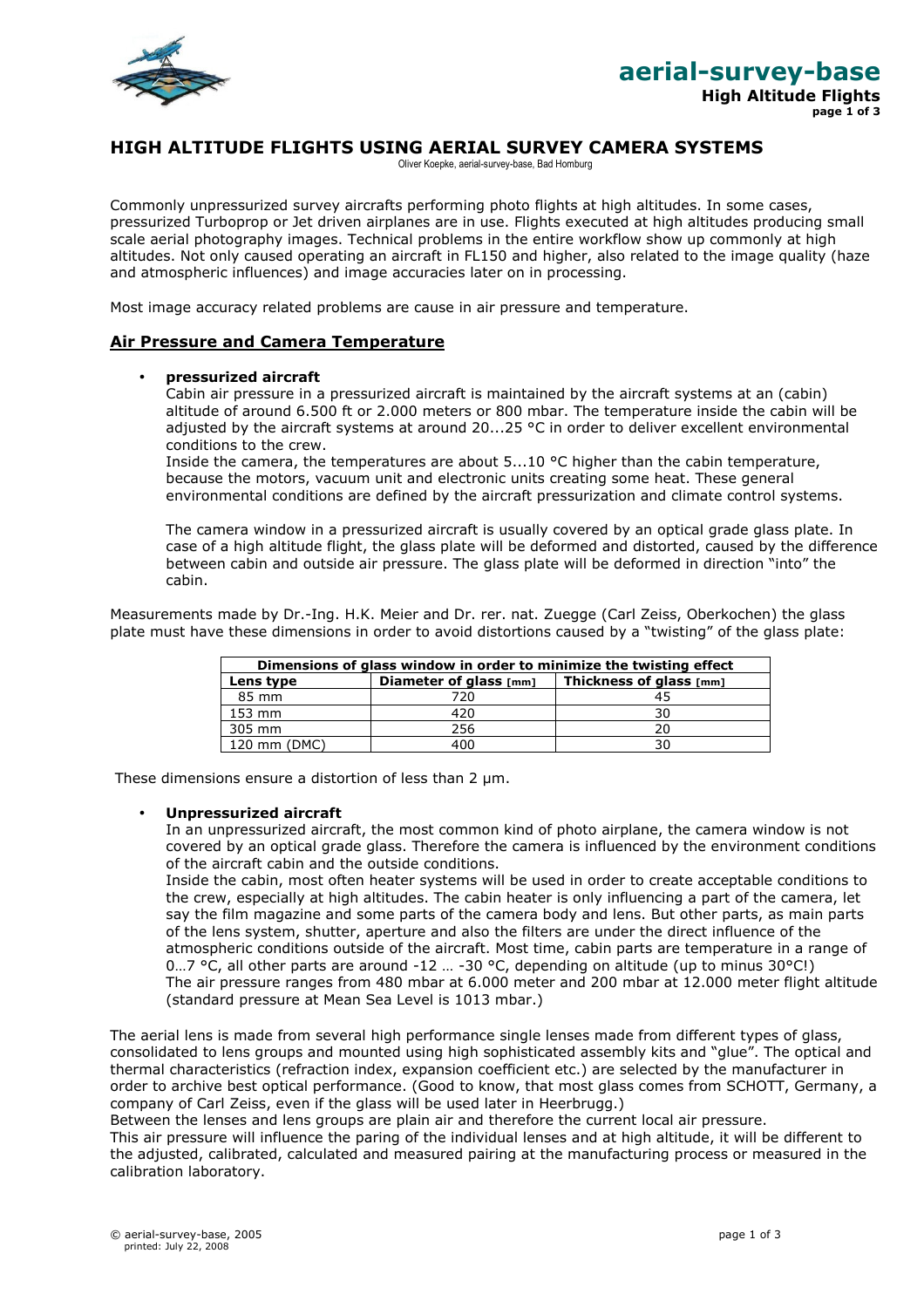

# **Changing of calibrated focal length**

Empirical measurements made using Carl Zeiss aerial cameras [Meier & Zuegge, Carl Zeiss]:

|                |                 | Constant temperature $+7C$  |                 | Influenced by outside tem perature |                        |  |
|----------------|-----------------|-----------------------------|-----------------|------------------------------------|------------------------|--|
| 6 km/20.000 ft | 14 km/46.000 ft | 6 km/20.000 ft              | 14 km/46,000 ft | 6 km/20.000 ft                     | 14 km/46.000 ft        |  |
| $-0.005$       | $-0.019$        | $-0.025$                    | $-0.038$        | $-0.045$                           | $-0.076$               |  |
| $-0.020$       | $-0.038$        | $-0.036$                    | $-0.058$        | $-0.047$                           | $-0.080$               |  |
| $+0.012$       | $-0.017$        | $-0.033$                    | $-0.033$        | $-0.110$                           | $-0.172$               |  |
|                |                 | <b>Pressurized Aircraft</b> |                 |                                    | Unpressurized aircraft |  |

Change of calibrated focal length according to altitude of flight and environmental conditions. (All measurements in mm)

## **Changing of focus**

Aerial camera lenses are fixing - focus type systems. The focus was adjusted at the manufacturing process in relation to the object distance (common altitude of flight). The focus is adjusted to the film plane in order to archive the best optical performance.

Change in focusing mean change of the adjustment or calibration of the optical axis.

The most common problem at high altitude flights is the influence of the air pressure to the optical system, consisting the lenses, lens groups and the mounting assemblies between.

The focusing changes therefore according to the air pressure at certain altitudes.

|           | <b>Pressurized Aircraft</b>     | Unpressurized aircraft     |                             |                                    |                 |  |
|-----------|---------------------------------|----------------------------|-----------------------------|------------------------------------|-----------------|--|
|           |                                 | Constant temperature $+7C$ |                             | Influenced by outside tem perature |                 |  |
| Lens type | 6 km/20,000 ft (cabin altitude) | 6 km/20.000 ft             | 14 km/46.000 ft             | 6 km/20.000 ft                     | 14 km/46.000 ft |  |
| 85 mm     | $-0.03$                         | $-0.04$                    | $-0.07$                     | $-0.01$                            | $-0.03$         |  |
| 153 mm    | $-0.04$                         | $-0.07$                    | $-0.13$                     | $-0.04$                            | $-0.09$         |  |
| 305 mm    | + 0.07                          | $-0.15$                    | $-0.25$                     | $-0.13$                            | $-0.23$         |  |
|           | $\sim$<br>. .<br>               | $\sim$ $\sim$ $\sim$       | $\lambda$ and $\lambda$<br> |                                    |                 |  |

Change of focus according to altitude of flight and environmental conditions. (All measurements in mm)

As we can see, change of focus is an important factor. The acceptable tolerance is related to the aperture (diaphragm) of the lens and so far related to the so called "circle of confusion".

According to common photographic praxis, a change is acceptable in a range

$$
f/4,0 = 0,04 - 0,06 \text{ mm}
$$
  

$$
f/5,6 = 0,06 - 0,09 \text{ mm}
$$

We can see that high altitude flights are far outside these tolerances.

### Background:

All aerial survey camera systems are best calibrated at defined, standard conditions in a calibration laboratory (Carl Zeiss, Leica-Geosystems, USGS). All environmental influences of a practical photo flight, especially at high altitudes, are eliminated. Corrections related to distortion, calibrated focal length and focusing have been calculated for those standard conditions at the calibration lab.

In case of the focal length, the ration h/f (height to focal length) is identical to the estimated photo scale number or in case of digital camera systems, identical to the estimated Ground Sampling Distance GSD. If the absolute orientation of an aerial photograph is made by ground control points (GCP) and classic bundle block adjustment methods, the scale is also determined by the horizontal control points. At high altitudes, the calibrated focal length must be compensated by the flying height above terrain. The vertical component, related to the vertical accuracies later on, the accuracies depending on the air base (b/h ratio) and also to deviations of the calibrated focal length. A discrepancy of the calibrated focal length and the nominal focal length at the practical photo flight has a direct influence on height and horizontal accuracies, because an affine deformation of the stereo model appears on the correct photo scale in x, y and an incorrect photo scale in the vertical scale number.